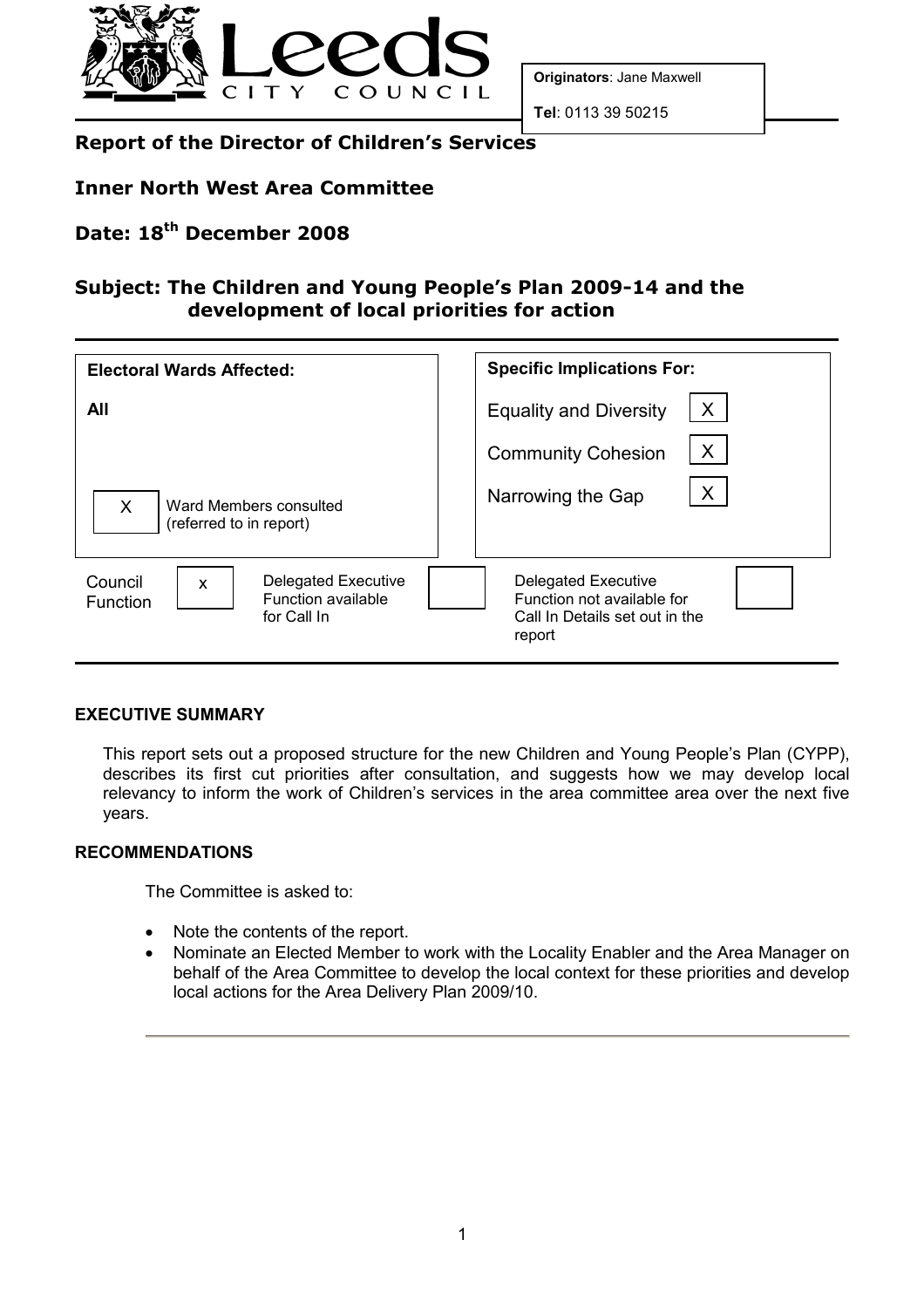#### 1.0 Purpose of report

1.1 The purpose of this report is to outline the draft city-wide CYPP framework and priorities and seek the involvement of the Area Committee in identifying local priorities for children and young people to drive the work of Children's services in this Area Committee area.

#### 2.0 Background

- 2.1 The Children's Act 2004 required all local authorities to produce a Children and Young People's Plan (CYPP) to act as the single over-arching strategy for improving the outcomes of children and young people. The first Leeds Children and Young People's Plan was completed in 2006 and covers the three years 2006-09. Currently, we are developing a new plan for the city which – it is envisaged - will run for 5 years (2009-14).
- 2.2 It is proposed that we do not develop any further wedge CYPPs or replicate the individual service plans for agencies that already exist and have their accountability mechanisms in place. Rather we develop local priorities for joint action and that the area delivery plan becomes the definitive document by which area committees discharge their enhanced role in influencing, and their developmental and consultative responsibilities, in relation to Children's Services (as per the Exec Board of 16 July 2008).

### 3.0 Process for developing the draft CYPP 2009

3.1 The draft of the new CYPP (2009-14) has been informed by an extended period of learning, debate and analysis. Over the past year a wide range of processes and the input of a wide range of partners have helped to develop this new framework and its contents.

#### 4.0 Draft CYPP 09 priorities

- 4.1 The improvement priorities set out in the proposed structure are based on those in the Leeds Strategic Plan. From our work so far with a range of stakeholders, the priorities appear to be -
	- Improving early learning outcomes in deprived areas (Foundation Stage Profile/Key Stage 2)
	- Reducing teenage conception rates
	- Reducing secondary persistent absence
	- Reducing numbers of young people not in employment, education or training (NEET)
	- Reducing the need for children to be in care (the priority previously known as reducing the number of Looked After Children)
	- Improving outcomes for Looked After Children
	- Reducing child poverty.
	- Places to go, things to do

#### 5.0 Next steps

- 5.1 Area Committees and local children's services leadership teams are being asked to review the city-wide priorities described in **Section 4.1** within the local context and to nominate a lead Elected Member on behalf of the area committee to work with the Locality Enabler to identify key local issues which will be built into the Area Delivery Plans for 2009/10.
- 5.2 Local Wedge Leadership Teams will hold a collective accountability to deliver the actions in collaboration with and supportive of extended service clusters in local communities.